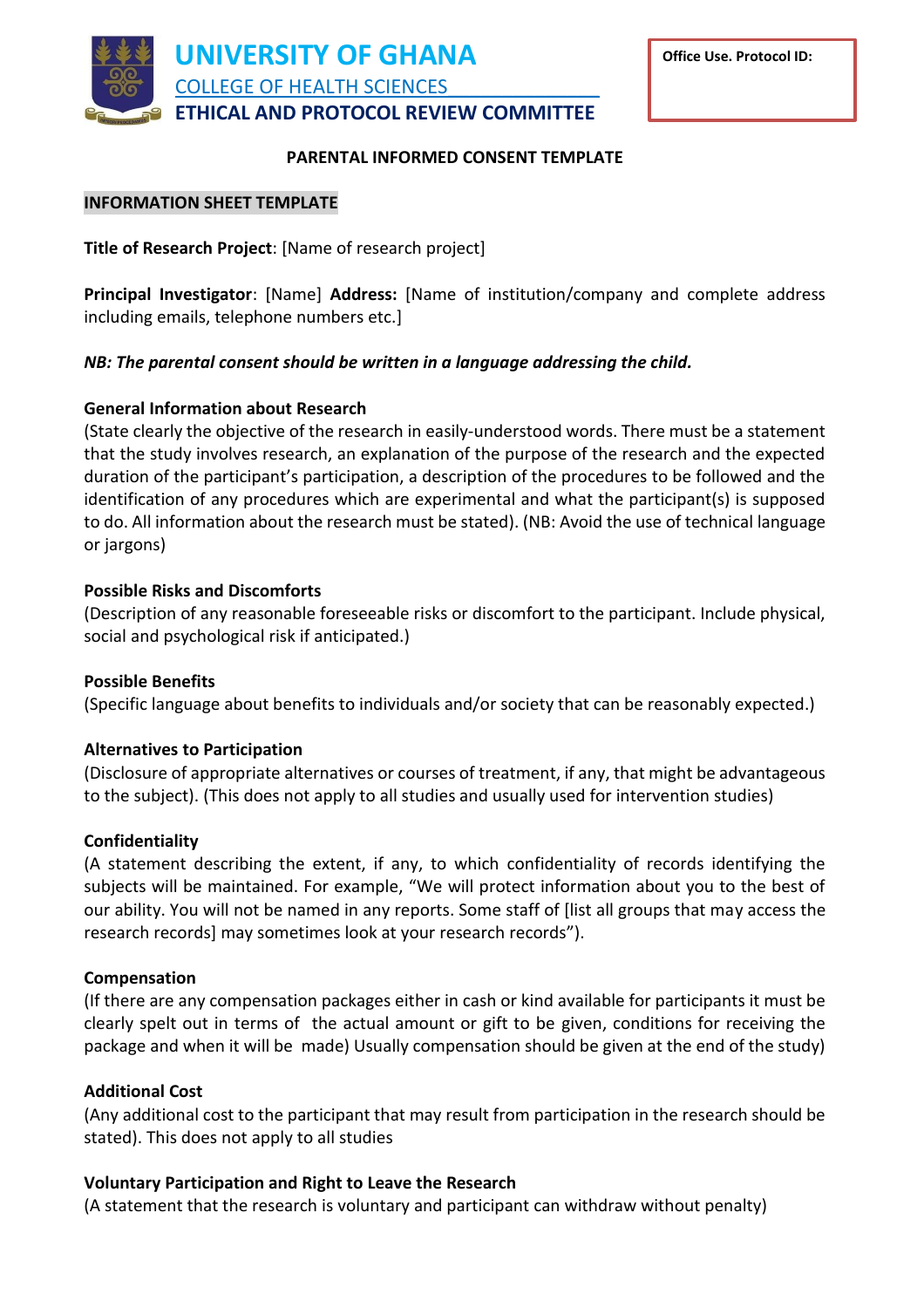# **Termination of Participation by the Researcher**

(Any anticipated circumstances under which the participant's participation may be terminated by the investigator without regard to the participant's consent must be specified). *(Note: This does not apply to all studies)*

# **Notification of Significant New Findings**

(A statement that significant new findings developed during the course of the research that may relate to the participant's willingness to continue participation will be provided to the participant) *(Note: This does not apply to all studies)*

#### **Contacts for Additional Information**

Give an explanation of whom to contact for answers to pertinent questions about the research and whom to contact in case of research-related injury. Give names and mobile numbers that are accessible to the participant. Include the name and contact detail of the Administrator of the EPRC.

# **Your child/ward's rights as a Participant**

(State clearly the rights of the participant partaking in the research in easily-understood words. There must be a statement that the participant in voluntarily choosing to be part of the study, s/he has the right to information (before, during and after the study), right of refusal to participate, right of refusal to discontinue at any stage/level etc. Additionally, include that; this research has been reviewed and approved by the Ethical and Protocol Review Committee [EPRC] of the College of Health Sciences, University of Ghana. If you have any questions about your rights as a research participant you can contact the EPRC Office between the hours of 8am-5pm on **+233 [030] 294 0528, +233 [030] 266 5103** or email address: **eprc@chs.edu.gh**